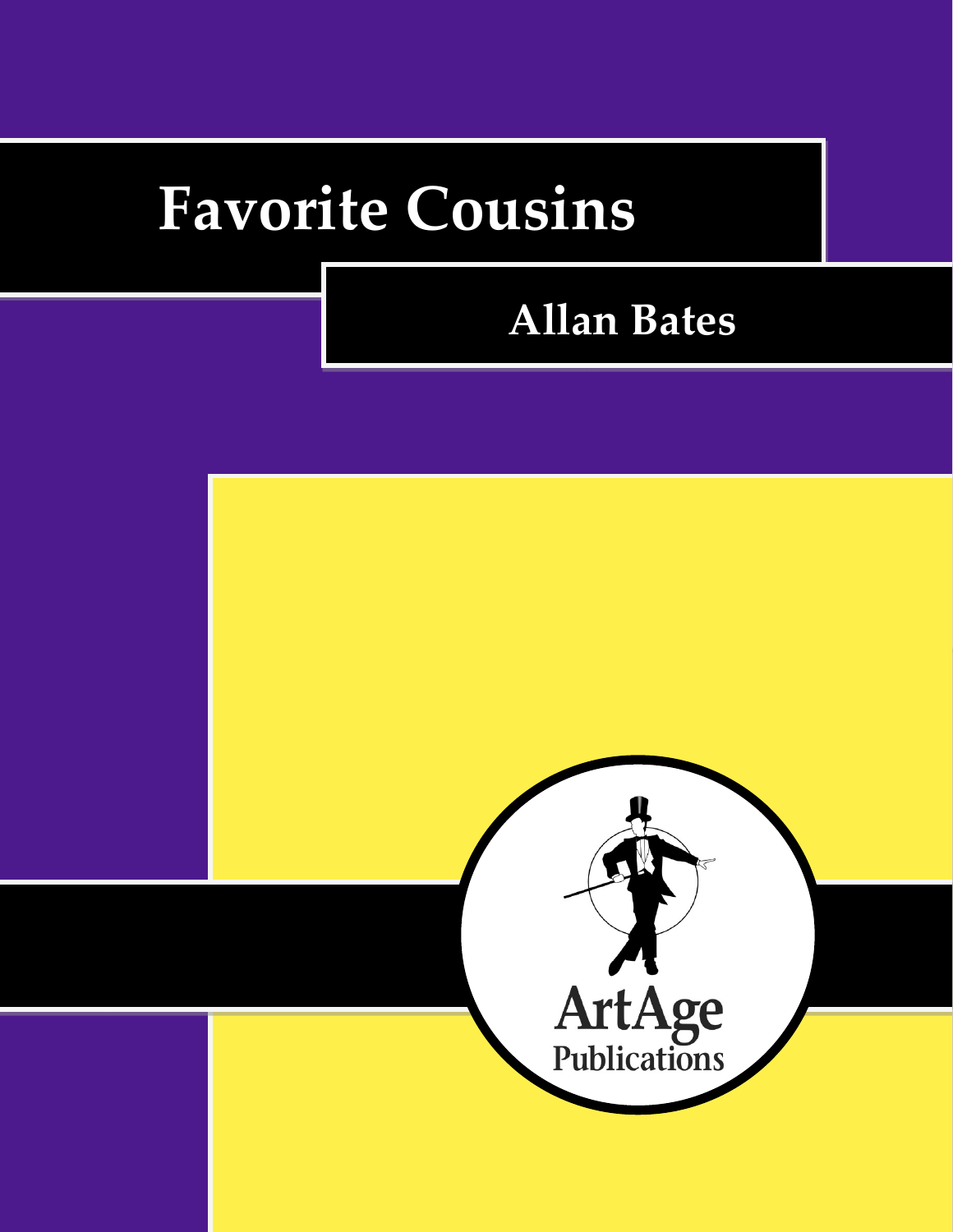

ArtAge supplies books, plays, and materials to older performers around the world. Directors and actors have come to rely on our 30+ years of experience in the field to help them find useful materials and information that makes their productions stimulating, fun, and entertaining.

ArtAge's unique program has been featured in *Wall Street Journal*, *LA Times*, *Chicago Tribune*, *American Theatre*, *Time Magazine*, *Modern Maturity*, on *CNN*, *NBC*, and in many other media sources.

ArtAge is more than a catalog. We also supply information, news, and trends on our top-rated website, www.seniortheatre.com. We stay in touch with the field with our very popular e-newsletter, *Senior Theatre Online*. Our President, Bonnie Vorenberg, is asked to speak at conferences and present workshops that supplement her writing and consulting efforts. We're here to help you be successful in Senior Theatre!

#### *We help older performers fulfill their theatrical dreams!*

**ArtAge Publications** Bonnie L. Vorenberg, President PO Box 19955 Portland OR 97280 503-246-3000 or 800-858-4998 bonniev@seniortheatre.com www.seniortheatre.com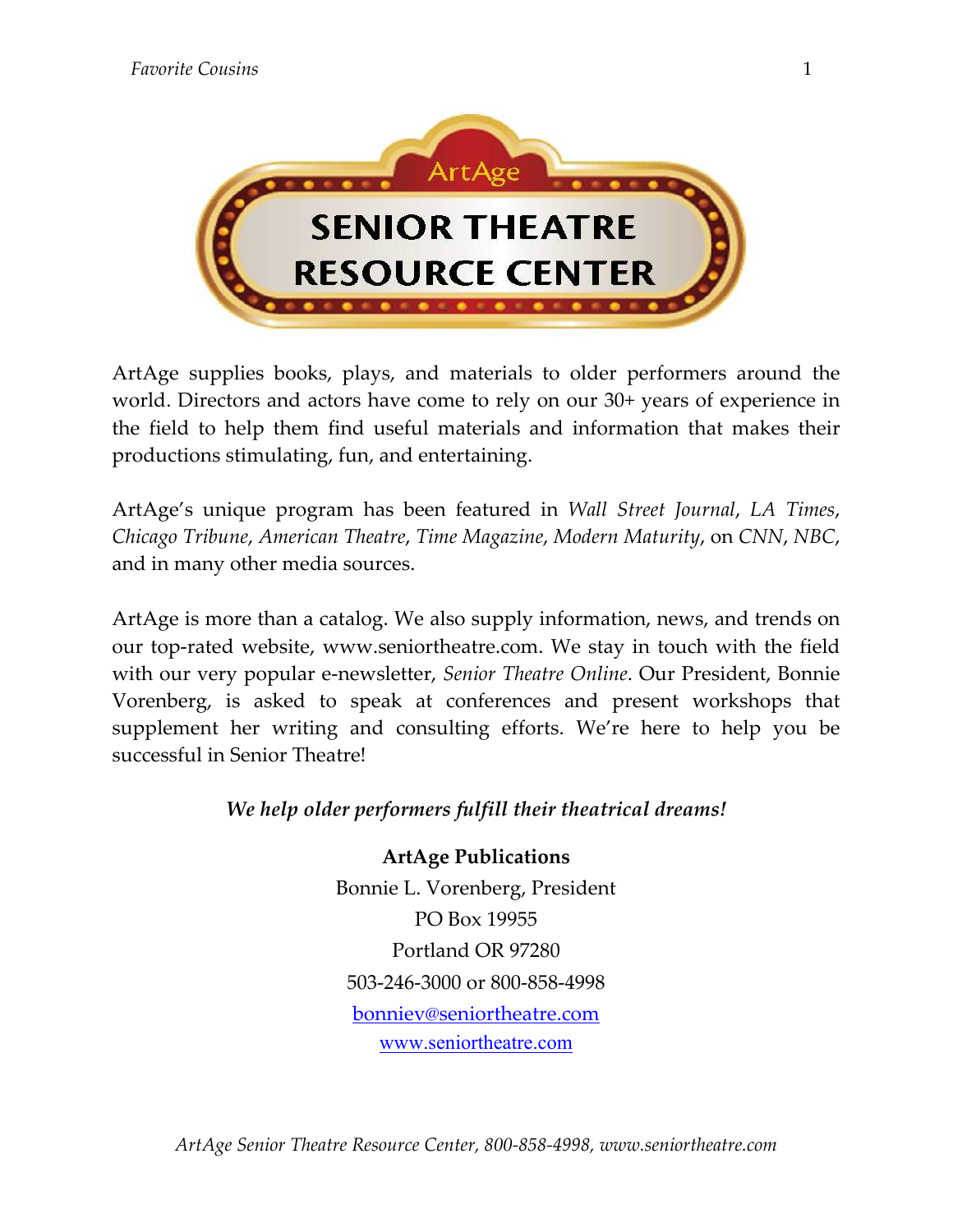### **NOTICE**

**Copyright:** This play is fully protected under the Copyright Laws of the United States of America, Canada, and all other countries of the Universal Copyright Convention.

The laws are specific regarding the piracy of copyrighted materials. Sharing the material with other organizations or persons is prohibited. Unlawful use of a playwright's work deprives the creator of his or her rightful income.

**Cast Copies:** Performance cast copies are required for each actor, director, stage manager, lighting and sound crew leader.

**Changes to Script:** Plays must be performed as written. Any alterations, additions, or deletions to the text must be approved.

**Permission to Film:** You do not have permission to film, record, or distribute the play in any medium. You are also not allowed to post on electronic services such as, but not limited to, YouTube. Exceptions must be granted by written permission from the publisher.

**Royalty:** Royalties are due when you perform the play for any audience, paying or non-paying, professional or amateur. This includes readings, cuttings, scenes, and excerpts.

The royalty for amateur productions of this show is posted online. It is payable two weeks prior to your production. Contact us for professional rates or other questions. Royalty fees are subject to change.

Insert the following paragraph in your programs:

*Performed with special permission from ArtAge Publications' Senior Theatre Resource Center at 800-858-4998, www.seniortheatre.com*

*Favorite Cousins* © 2015 by Allan Bates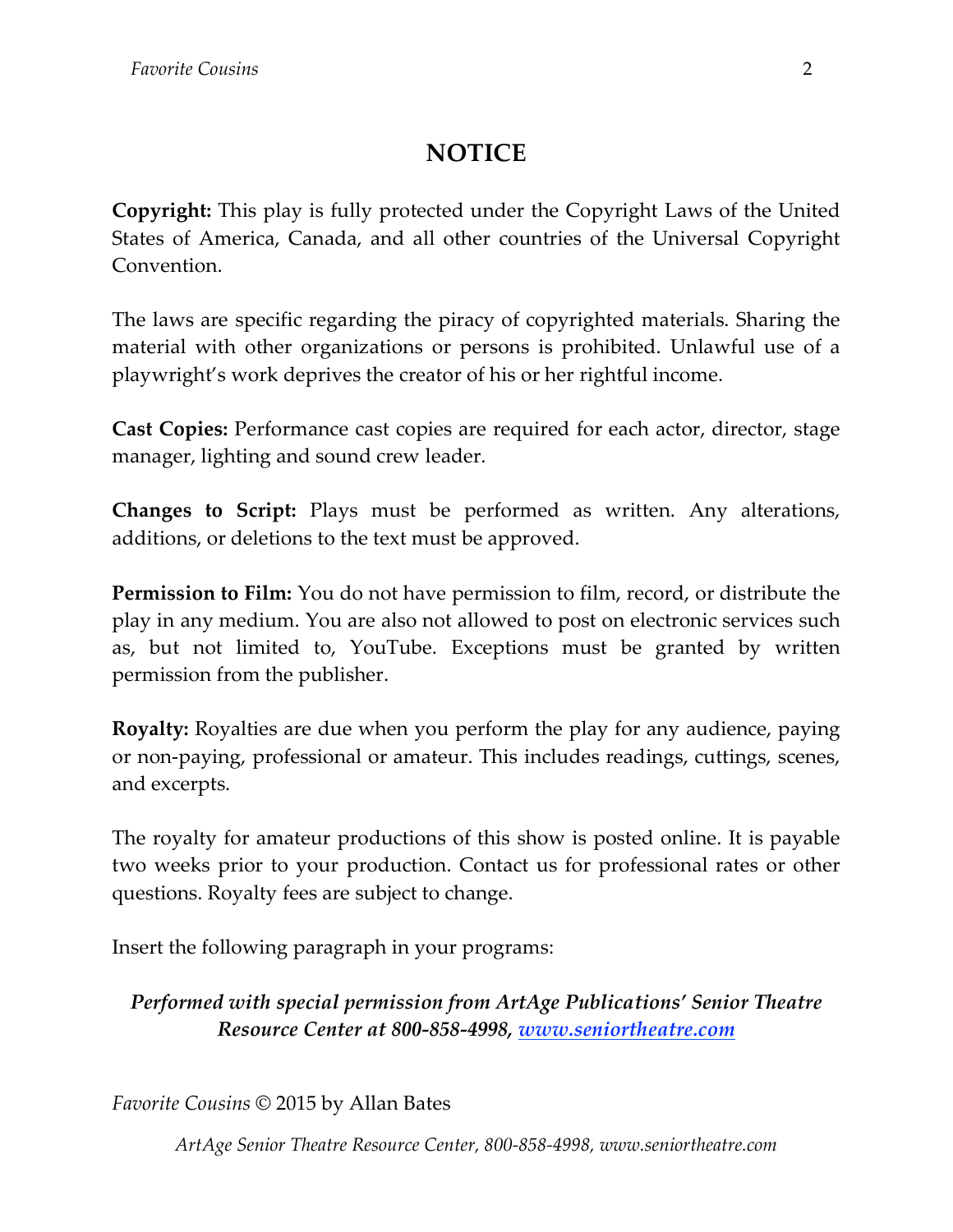#### FAVORITE COUSINS

#### By Allan Bates

#### CAST

CAROLYN: An elderly woman, preferably in her 80s, very alert and spunky. Carolyn is Kent's "mother" because she married Kent's father after Kent's biological mother died young. After the marriage, the family went on to have many years of loving relationships. Carolyn lives with Kent and his family.

JOHN: Carolyn's 'cousin,' two years younger than Carolyn. Also in very good mental health and equally spunky.

KENT: Carolyn's 'son.' Middle aged. Somewhat overly protective of Carolyn.

GLORIA: John's daughter. Middle aged. Concerned for John's well-being. Does not live with him.

#### Place

Varies. A bare stage. A rocking chair whenever appropriate. When entering, each character might be carrying a chair to use. Costumes will change in various scenes, from sensibly casual to mildly flamboyantly tourist.

#### Time

#### Now. The present.

Production notes: Bits of popular songs, relevant to the key character in each scene, might be added as scenes change, slightly increasing the running time.

Each scene has a title. An actor/stage manager, dressed as an attendant on a cruise, posts placards of the titles.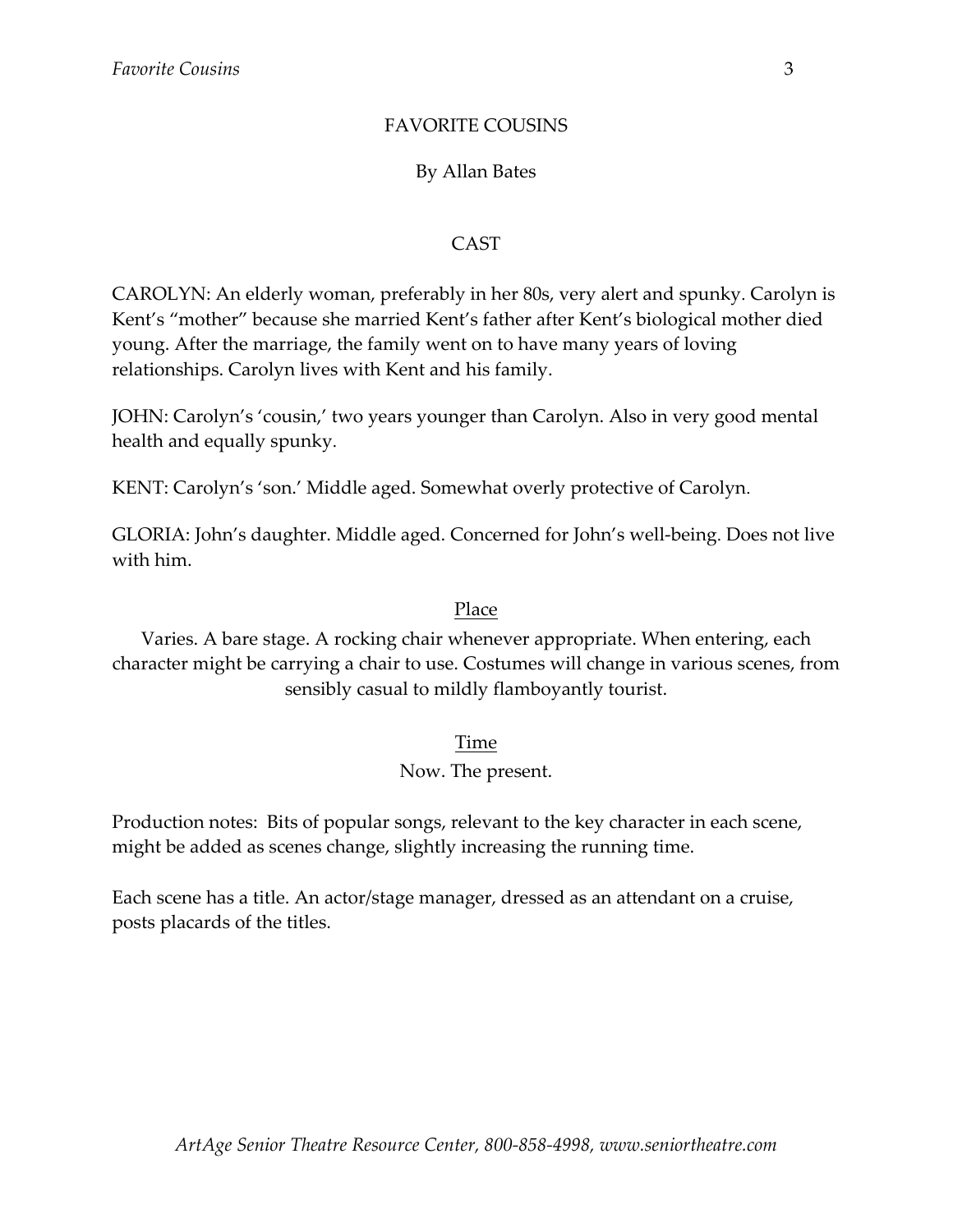#### FAVORITE COUSINS

*(Attendant places scene title)*

#### WHAT'S UP?

At Rise: *CAROLYN is in a rocking chair, barely onstage, fidgeting, perhaps trying to read a book, but not really able. JOHN enters downstage, phone in hand, and telephones his daughter GLORIA. Telephone rings and rings. Although CAROLYN is onstage, she is not part of this scene*.

JOHN: Damn. OK, daughter. If your machine isn't on, you must be home.

*(GLORIA enters with wet hands, gingerly holding a phone*)

GLORIA: Hi, Dad. I had my hands in dishwater. Everything OK?

JOHN: Sure. Everything's fine. How are the kids?

GLORIA: Fine. You sure?

JOHN: Sure what?

GLORIA: That everything's OK?

JOHN: Of course. Why do you ask?

GLORIA: You usually call me on Tuesday. And I usually call you on Fridays.

JOHN: Yeah. So?

GLORIA: Today's Thursday.

JOHN: Is there any reason I can't call you on Thursdays?

GLORIA: Of course not. You can always call any day you want. You sure you're fine?

JOHN: Yep. I'm fine. Feeling good.

GLORIA: That's good. And we're fine too. What's up?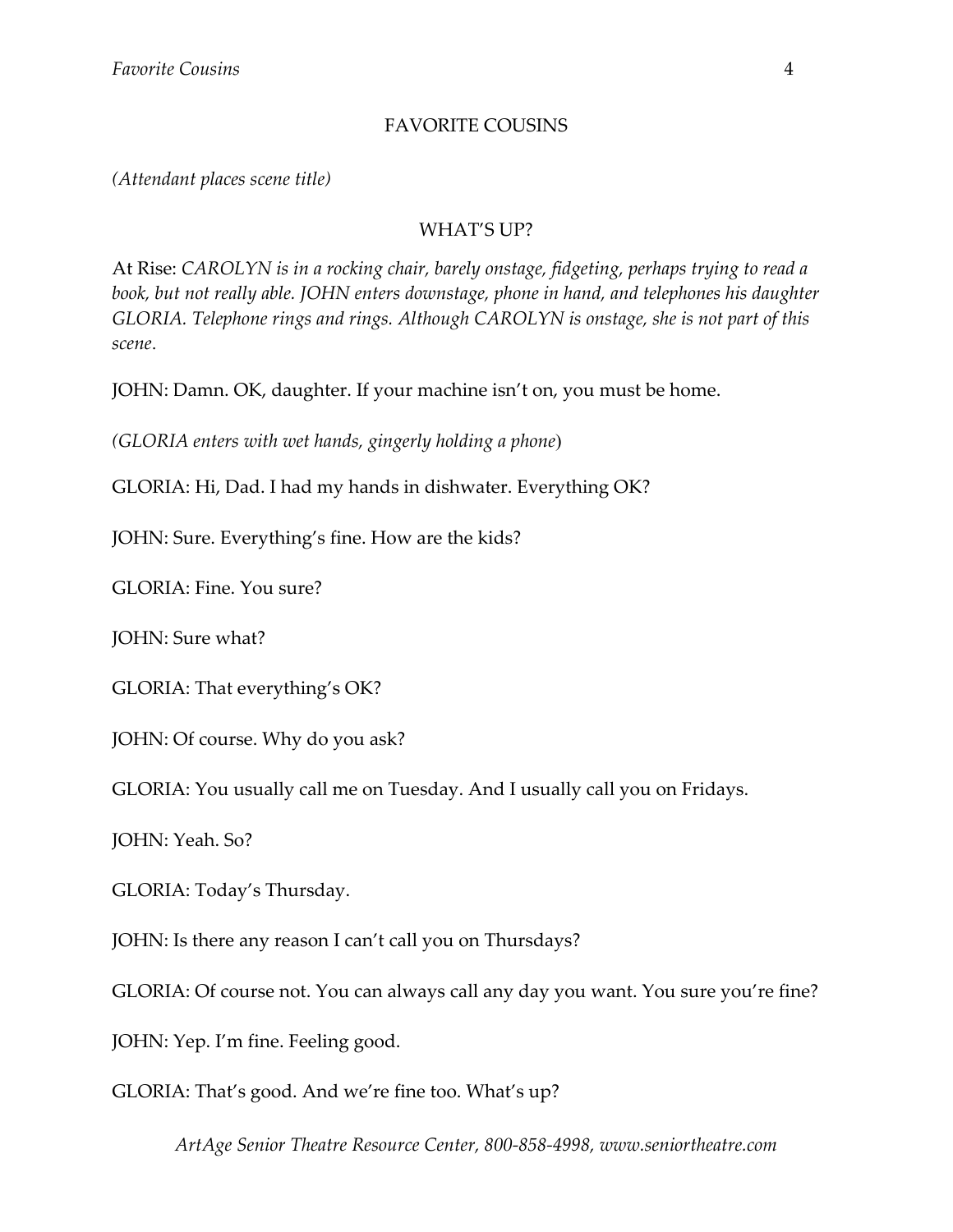JOHN: Nothing. (*Beat*) Have you had any contact recently with your cousins?

GLORIA: Which cousins?

JOHN: I was thinking mostly of Kent.

GLORIA: Kent's my second cousin. Or something like that.

JOHN: Any contact with Kent?

GLORIA: Uh…we got a Christmas card from him.

JOHN: When?

GLORIA: At Christmas. In December.

JOHN: That's when Christmas cards come. Just this last Christmas?

GLORIA: Sure. Last Christmas.

JOHN: Just from him?

GLORIA: From his wife and kids too. And Carolyn.

JOHN: Did they say how Carolyn is doing?

GLORIA: Lively as always. Always in somebody's hair. Fussing because she hadn't done anything interesting all year. That's about what they said.

JOHN: That's hard to believe. Carolyn was always up to something.

GLORIA: When's the last time you saw her?

JOHN: I don't know. Maybe at your wedding. To Tom.

GLORIA: Yeah, yeah, yeah. Fourteen years ago.

JOHN: That long?